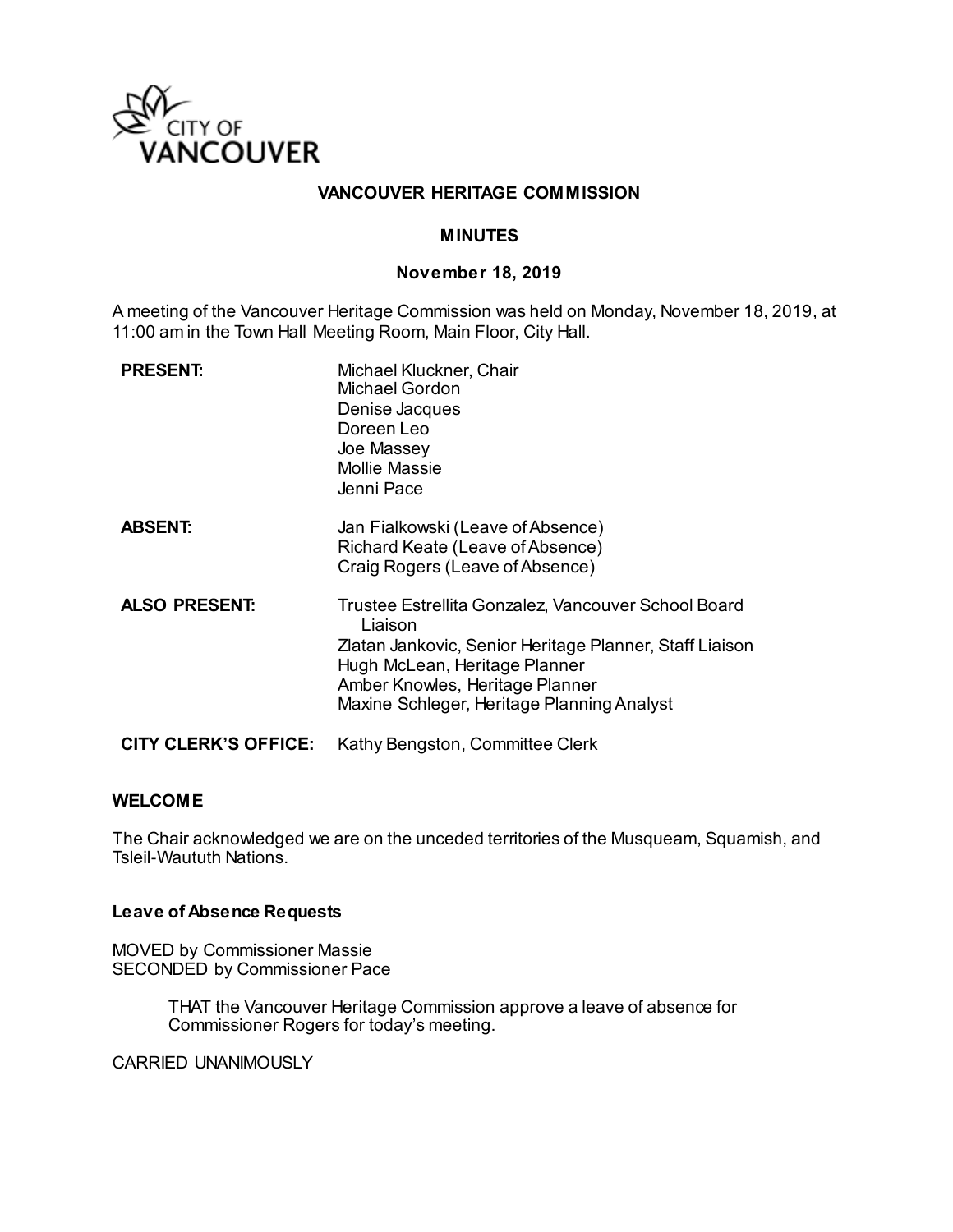### **Approval of Minutes**

MOVED by Commissioner Jacques SECONDED by Commissioner Leo

> THAT the Vancouver Heritage Commission approve the Minutes from the meeting of October 21, 2019, as circulated.

CARRIED UNANIMOUSLY

MOVED by Commissioner Gordon SECONDED by Commissioner Massie

> THAT the Vancouver Heritage Commission acknowledges Commissioner Janet Leduc's resignation and appreciates the contributions provided to the Commission over the years.

CARRIED UNANIMOUSLY

### **1. 4392-4394 Main Street – McLean Grocery Store VHR "B", Designation DP-2019-00526**

#### **Issues:**

- Compatibility of new dwelling with the heritage building
- Conservation approach
- Support for designation and Conservation Plan

**Applicant:** Joe Muego Architect, Hearth Architectural Inc. (joe@hearthworks.ca) Andre Lessard, Heritage Consultant (dewhirstlessard@shaw.ca)

**Staff:** Hugh McLean, Heritage Planner; Patrick Chan, Development Planner

Staff and the applicant provided an overview of the application and responded to questions.

MOVED by Commissioner Gordon SECONDED by Commissioner Massie

### WHEREAS

- 1. The McLean Grocery Store is a historic two-storey vernacular style commercial building reflecting the early development of Main Street in the former Municipality of South Vancouver;
- 2. The proposed redevelopment generally meets the requirements of the C-2 Zoning, and the proposed additional density for residential purposes, and is within the conditional range of 1.75 FSR;
- 3. The conservation approach for the grocery store building conforms to the Standards and Guidelines for the Preservation of Historic Places in Canada;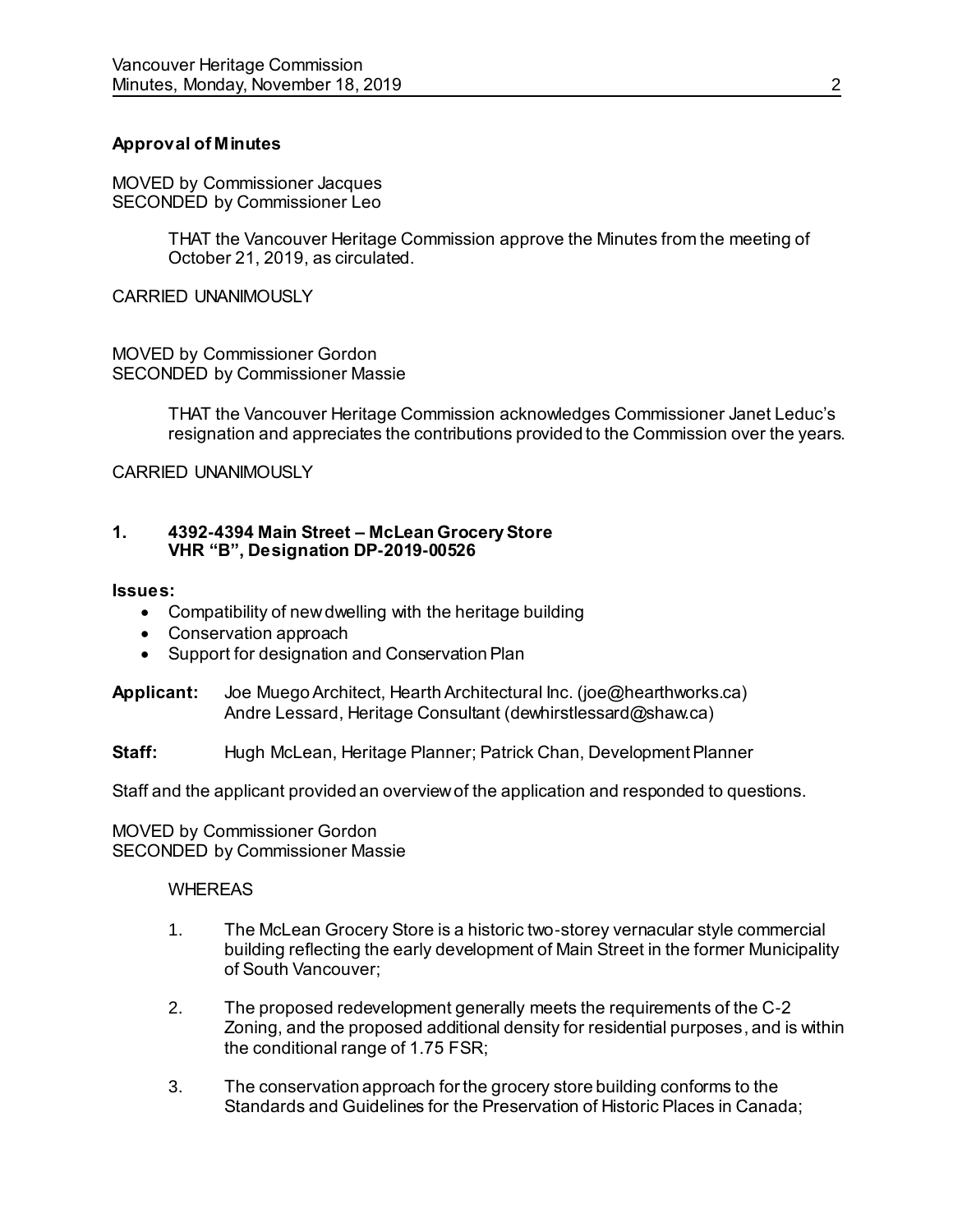- 4. The applicant will designate the heritage building in return for relaxations on parking and loading;
- 5. The proposed new dwelling building abutting the heritage building is distinguishable in style but potentially presents issues of privacy and solar heat gain due to the large glass surfaces on all three levels of its south façade, which faces onto a busy sidewalk with little setback;
- 6. There are contradictions between the Conservation Plan (page 16, number 13) which recommends the preservation of existing windows, and the drawings (A3, number 6) which recommends the replacement of the windows with double pane vinyl ones; and
- 7. The application, as presented, will be rental held under a single title.

# THEREFORE BE IT RESOLVED

- A. THAT the Vancouver Heritage Commission generally supports the proposal as presented at its meeting on November 18, 2019, including the legal designation of building.
- B. THAT the Vancouver Heritage Commission asks staff to confirm that the contradiction noted in 6 above is resolved in favour of replacement by wood windows and to provide a summary sheet supplementing the verbal one given to the Commission showing which of the conservation recommendations will be implemented and that will be noted on a restoration covenant.
- C. THAT the Vancouver Heritage Commission asks staff for design development of the signage to enhance the historic nature of the development.
- D. THAT the Vancouver Heritage Commission urges staff to ensure that significant street trees be added in front of the new units to provide privacy and solar mitigation.
- E. THAT the Vancouver Heritage Commission urges the applicant to seek solutions, such as sprinklers, that would allow the retention of original shingles on the northern and eastern façades of the historic building.

CARRIED UNANIMOUSLY

#### \* \* \* \* \*

The Commission recessed at 11:45 am and reconvened at 11:59 am.

\* \* \* \* \*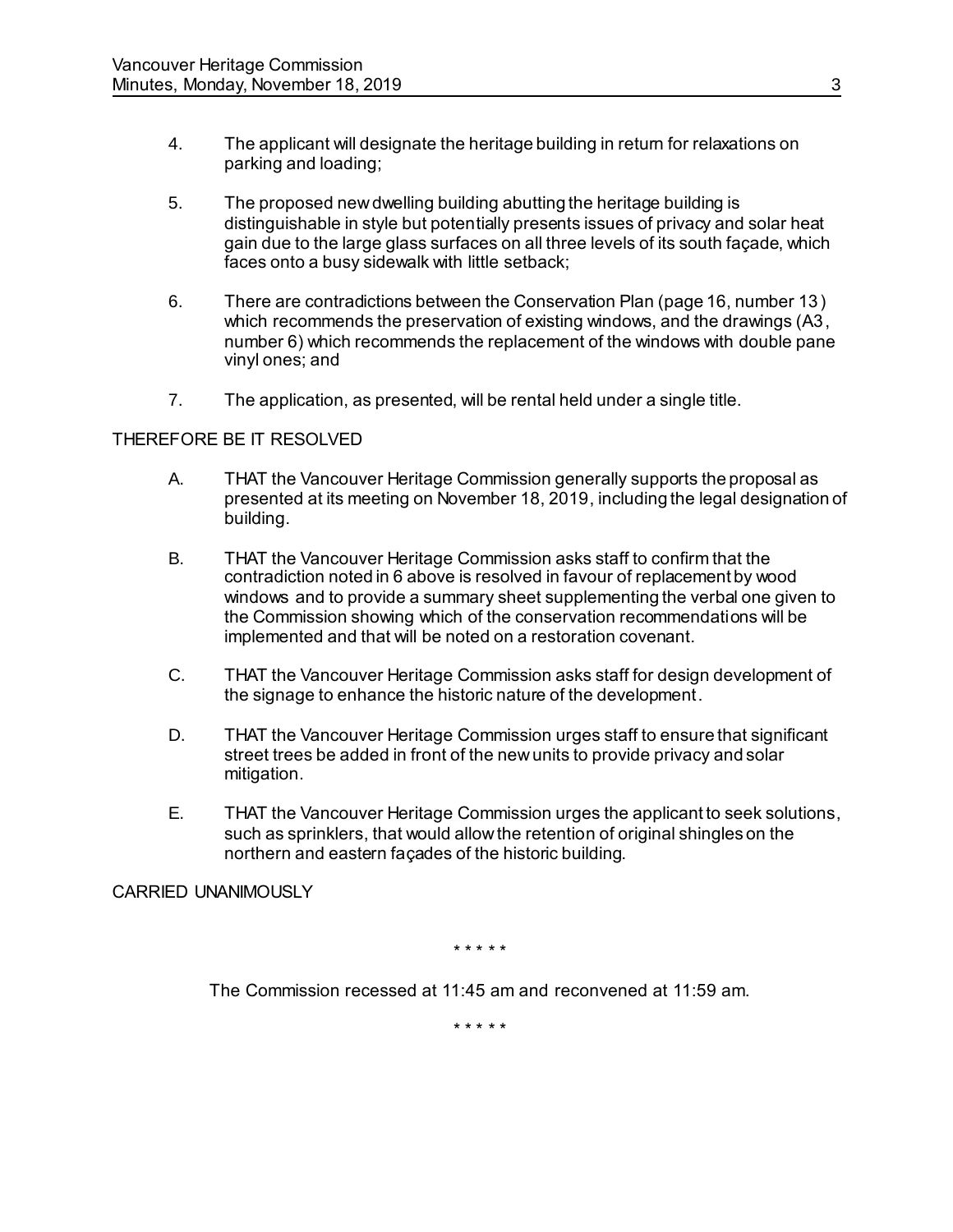# **2. Culture I Shift – Update**

Branislav Henselmann, Managing Director, Cultural Services, provided an overview on the *Culture*I*Shift: Blanketing the City in Arts and Culture,* and the *Making Space for Arts and Culture: Cultural Infrastructure Plan*, followed by staff presentations.

The Chair provided closing comments to the staff presentations. Commissioners agreed to email additional comments to the Chair, who will amalgamate into one document and submit to Cultural Services staff. Zlatan Jankovic, Staff Liaison, provided an update on the Heritage Group's work within the culture plan, and responded to questions.

# **3. Staff Update**

# **Heritage Action Plan – Heritage Conservation Program Renewal – Update**

Staff provided a brief update on the report to Council on the Heritage Conservation Program Renewal, tentatively scheduled for February 28, 2020, and the report on the Heritage Register Update scheduled for late 2020, and answered questions.

### **4. Proposed Vancouver Heritage Register Addition 818 Keefer Street**

Staff recommended the addition of 818 Keefer Street to the Vancouver Heritage Register as a Clisting, so that the property could be considered for a Vancouver Heritage Foundation True Colours Grant.

MOVED by Commissioner Jacques SECONDED by Commissioner Leo

> THAT The Vancouver Heritage Commission supports the addition of 818 Keefer Street as a C-listing to the Vancouver Heritage Register.

CARRIED UNANIMOUSLY

# **5. New Business**

# **(a) Colburne House**

The Chair provided information on the Colburne House, specifically the viewing tower, and asked clarifying question to staff. Staff agreed to report back at next meeting.

# **(b) First Shaughnessy Design Panel**

Commissioner Massie, the delegate to the First Shaughnessy Design Panel, noted that the meetings have often been cancelled and that the minutes don't capture the range of discussion, and directed the issue to staff. Staff agreed to follow-up.